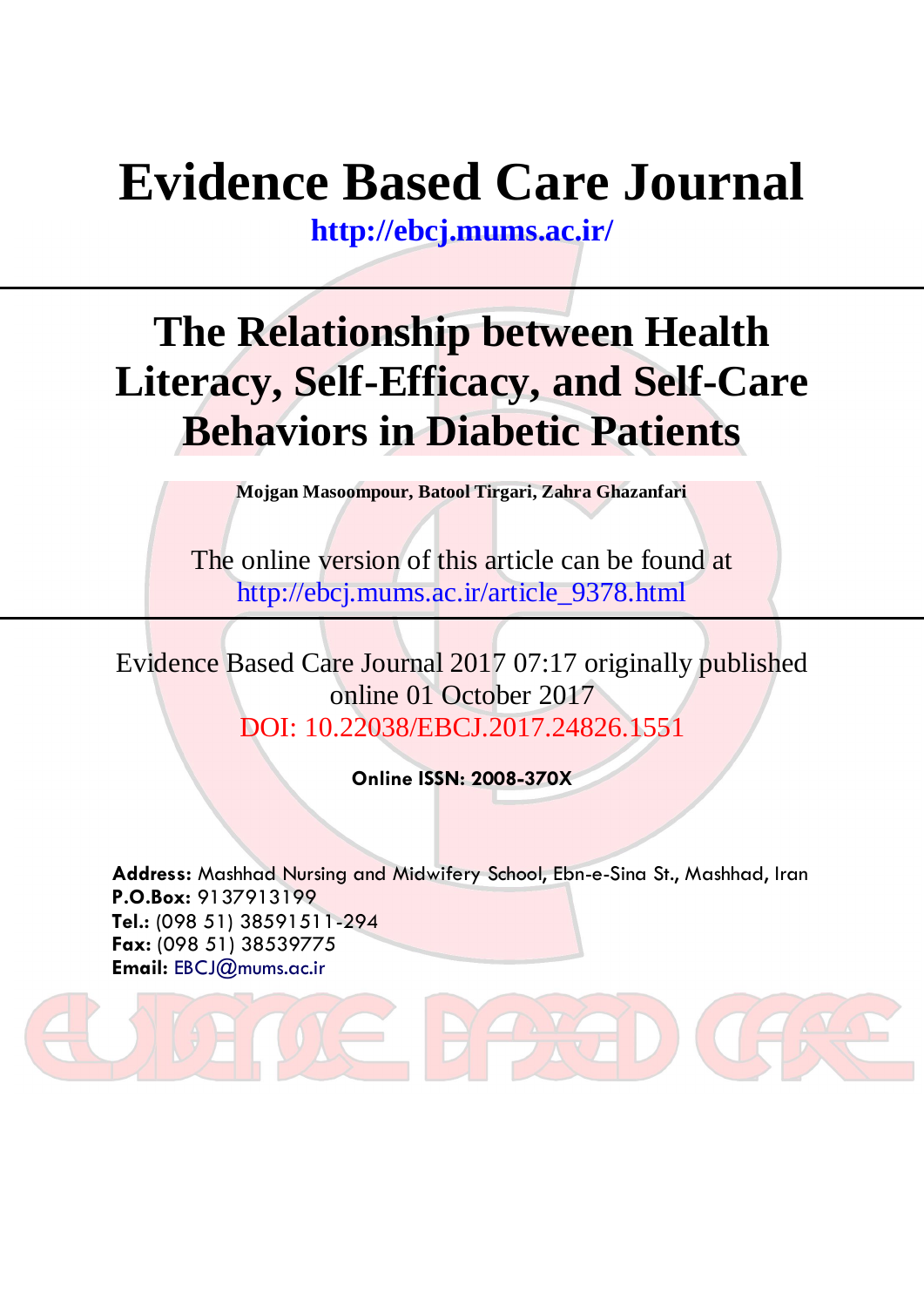

**Evidence Based Care Journal** 

Original Article



### **The Relationship between Health Literacy, Self-Efficacy, and Self-Care Behaviors in Diabetic Patients**

Mojgan Masoompour<sup>1</sup>, Batool Tirgari<sup>2\*</sup>, Zahra Ghazanfari<sup>3</sup>

**Received**: 15/07/2017 **Accepted**: 13/09/2017

Evidence Based Care Journal, 7 (3): 17-25

#### **Abstract**

**Background:** Neglecting self-care behaviors is considered an important factor contributing to mortality among diabetic patients. According to Bandura's Social-Cognitive Theory, there is a close relationship between individual performance and self-efficacy. Moreover, access to health-related information or health literacy can affect health status.

**Aim:** To investigate the relationship between health literacy, self-efficacy, and self-care behaviors in diabetic patients.

**Method:** This descriptive correlational study was conducted on 400 patients with diabetes referred to a diabetes clinic during 2015. The participants were selected through convenience sampling. The data collection tools included Short Test of Functional Health Literacy in Adults, Diabetes Management Self-Efficacy Scale, and the Summary of Diabetes Self-Care Activities. To analyze the data, Pearson's correlation coefficient, independent t-test, and one-way analysis of variance were run in SPSS, version 19.

**Results:** The mean age of the participants was 55.1±10.1 years and 74.75% of them were male. The mean scores of self-care behaviors, health literacy, and self-efficacy were 61.94±14.35, 63.6±20.7, and 146.3±22.9, respectively. Moreover, the results of Pearson's correlation coefficient showed a significant direct correlation between health literacy and self-efficacy  $(P=0.03, r=0.1)$ , as well as health literacy and self-care behaviors (P=0.04, r=0.1). Furthermore, self-efficacy had a significant direct correlation with self-care behaviors  $(P<0.001, r=0.5)$ .

**Implications for Practice:** Health literacy and self-efficacy can affect self-care behaviors in diabetic patients; thus, nurses are recommended to develop and implement simple educational interventions to enhance self-efficacy and health literacy, and in turn, promote self-care behaviors.

**Keywords:** Diabetic patients, Health literacy, Self-care behaviors, Self-efficacy

<sup>1.</sup> MSc of Medical Surgical Nursing, Nursing Research Center, Razi School of Nursing and Midwifery, Kerman University of Medical Sciences, Kerman, Iran

<sup>2.</sup> Assistant Professor of Nursing, Nursing Research Center, Razi School of Nursing and Midwifery, Kerman University of Medical Sciences, Kerman, Iran

<sup>3.</sup> Instructor of Nursing, Instructor of Medical-Surgical Nursing, Nursing Research Center, Razi School of Nursing and Midwifery, Kerman University of Medical Sciences, Kerman, Iran

<sup>\*</sup> Corresponding author, Email: b\_tirgari@kmu.ac.ir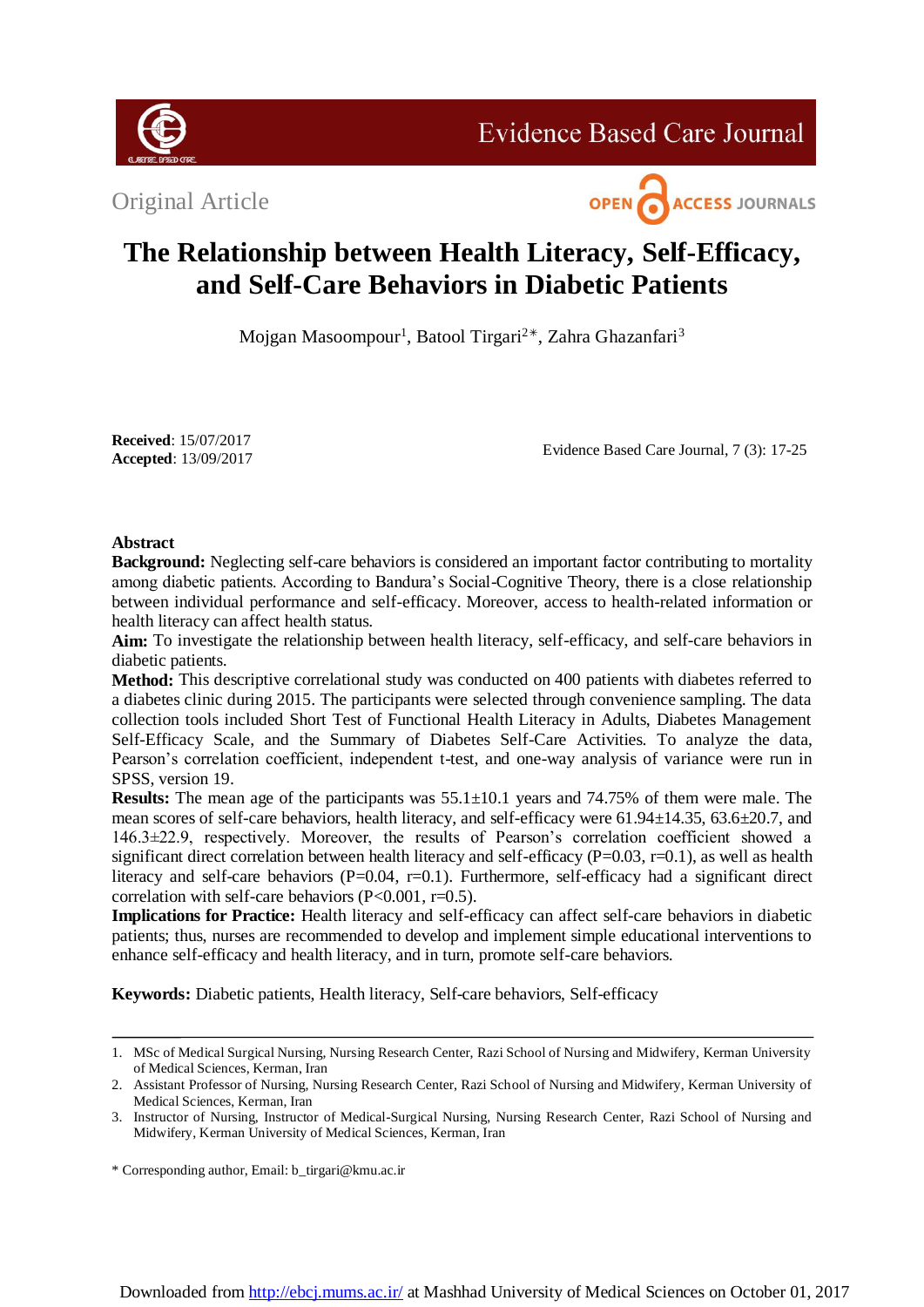#### **Introduction**

Diabetes is recognized as a chronic disease affecting nearly 285 million people worldwide (1). Over the past decade, the prevalence rate of this disease has increased by 50% (2). To control diabetes, selfcare behaviors are essential to prevent long-term progression of the disease (3).

The most important factor affecting mortality among patients suffering from diabetes is lack of selfcare behaviors, which is defined as decisions and actions adopted by an individual to cope with a health problem or to improve one's health status (4). Diabetes self-care behaviors include healthy diet, regular exercise, adherence to the medical treatment regimen, blood glucose control and monitoring, as well as application of skills to promote health (5).

Self-efficacy is also considered a significant factor influencing diabetes self-care behaviors (4). Self-efficacy is known as one of the strongest inner resources empowering individuals to perform their personal tasks. The concept of self-efficacy originated from Bandura's Social-Cognitive Theory (SCT). According to this theory, there is a close relationship between individual performance and self-efficacy. Moreover, self-efficacy is an intermediary between knowledge and practice. Thus, people's skills in acquiring and applying health-related knowledge can exert a significant effect on their well-being. It should be noted that such skills are currently known as health literacy. Access to health-related information and awareness of health issues and diseases can be also taken into account as important factors determining health status. Moreover, it is expected that individuals use such knowledge to achieve high levels of health. In other words, the active role of patients is required to have a high level of health literacy (6). Therefore, low levels of health literacy can lead to delayed disease diagnosis, low self-care skills, increased use of emergency services, high rates of hospitalization, augmented incidence of various diseases, and ultimately redoubled mortality rates (7).

In this regard, some studies examined self-efficacy, health literacy, and self-care behaviors in patients with diabetes (4, 8, 9). For example, in a cross-sectional study performed in the United States, Osborn et al. (2010) showed that health literacy was correlated with self-efficacy. They concluded that boosting self-efficacy was an important goal to improve diabetes management and promote health literacy (8). In Japan, Machico et al. (2013) came to the conclusion that communicative health literacy and critical health literacy were positively correlated with diabetes self-care and self-efficacy, respectively (9). In addition, the results of the investigation by Bohanny et al. (2013) revealed that the patients with higher levels of health literacy had received more education about diabetes and employed people compared to unemployed patients with lower health literacy and higher self-efficacy had benefited from less diabetes education. Moreover, health literacy, diabetes education, and employment status were considered as significant factors predicting self-efficacy among patients suffering from diabetes (4).

Some other studies investigated the relationship between health literacy, quality of life (2), and selfcare behaviors (4, 10, 11) and reported discrepant results. Kooshyar et al. (2013) in their study in Mashhad, Iran, suggested that 70% of patients with diabetes had inadequate health literacy, and those with satisfactory levels of health literacy benefitted from higher quality of life. Furthermore, a significant relationship was observed between health literacy and physical and mental aspects of quality of life (2). In another descriptive analytical study, Reisi et al. (2014) concluded that self-care behaviors were significantly correlated with health literacy. Moreover, health literacy was correlated with self-care behaviors such as adhering to a diet, performing physical activities, monitoring blood glucose level, and foot care. Among the different dimensions of health literacy, communicative health literacy was recognized as a better predictor of practicing self-care behaviors in diabetic patients (10). Nevertheless, Seyedoshohadaee et al. (2015) found no significant correlation between health literacy and self-care behaviors (11). As of yet, it seems that previous studies have solely investigated one or two variables of the concepts of health literacy, self-efficacy, and self-care behaviors, which have yielded contradictory results. The only study investigating the abovementioned concepts and their interrelationship in diabetic patients was the one conducted by Bohhany et al. (2013) in Taiwan (4).

It should be noted that culture and ethnicity could be among the factors influencing health status. In this respect, familial, social, and cultural influences can play a vital role in shaping attitudes and beliefs and may affect how people interact with health systems (12). Given that health literacy in some studies has been sometimes taken into account as an equivalent for individuals' knowledge of a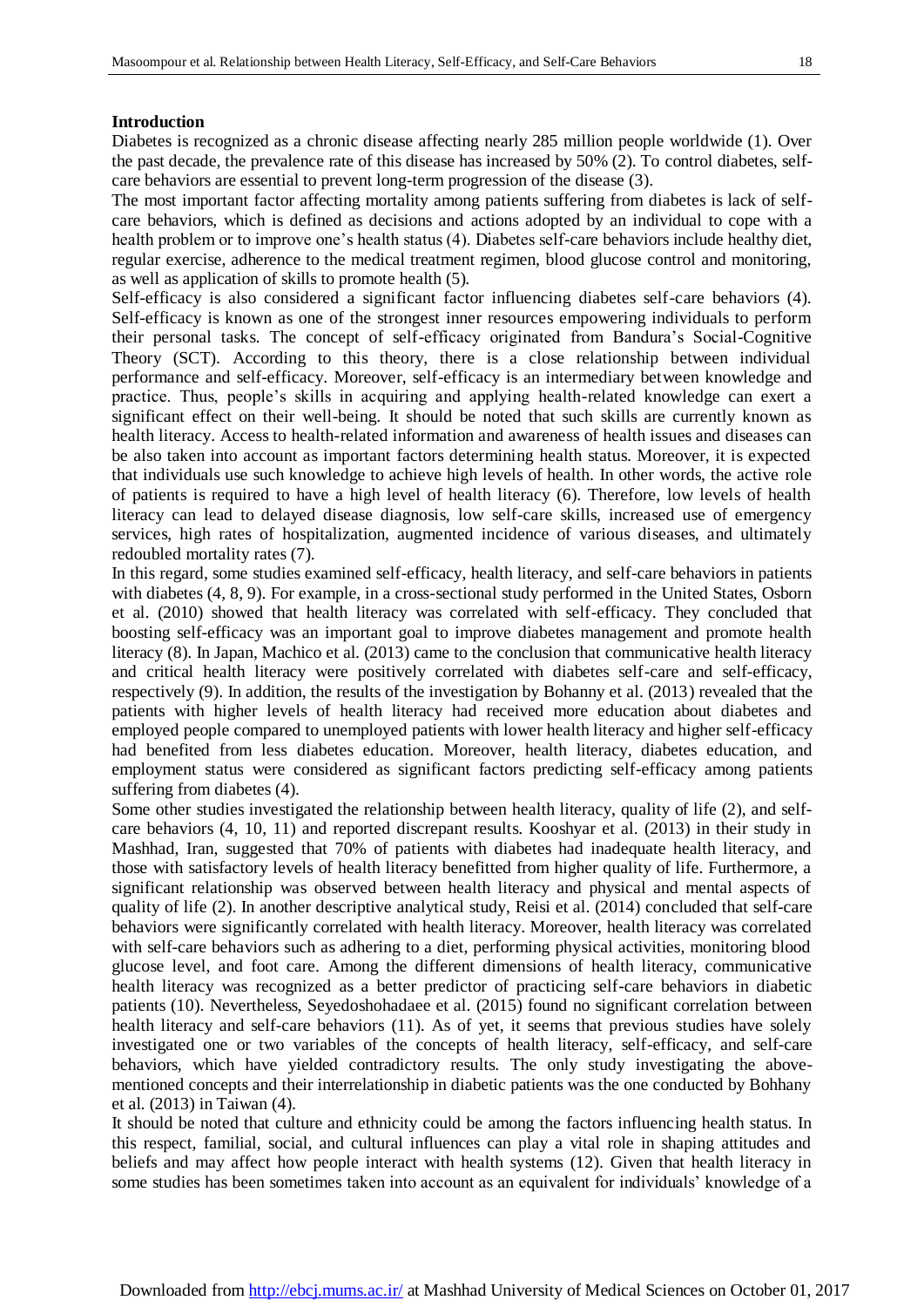particular topic or general literacy, and considering the significance of self-efficacy in disease selfmanagement (nutrition, blood pressure measurement, sports, etc.) and adopting self-care behaviors to control the symptoms of diabetes, evaluation of such components is of utmost importance (13). Therefore, this study aimed at determining the relationship between health literacy, self-efficacy, and self-care behaviors in patients with diabetes.

#### **Methods**

In this descriptive correlational study, we explored the relationship between health literacy, selfefficacy, and self-care behaviors in diabetic patients during 2015. The study population included all the diabetic patients referred to the Diabetes Clinic of Kerman University of Medical Sciences, Kerman, Iran. The participants consisted of 400 patients with diabetes who were willing to participate in the study. The sample size was calculated at 265 based on the study by Bohanny et al. (2013) (4), considering the lowest correlation coefficient between self-efficacy and health literacy (2.0) of  $\alpha$ =0.05 and  $\beta$ =0.1, and employing the sample size formula in correlational studies. In order to increase the statistical power of the study and considering the availability of samples, the sample size was increased to 400 people. The inclusion criteria were diabetes based on medical diagnosis, disease awareness, receiving at least one of the diabetes treatments, and ability to perform activities of daily living.

The data collection tools included a demographic information form, Short Test of Functional Health Literacy in Adults (STOFHLA), Diabetes Management Self-Efficacy Scale (DMSES), and Summary of Diabetes Self-Care Activities (SDSCA).

The demographic information form included items on age, gender, marital status, number of dependents, level of education, occupation, type of employment, and place of residence.

STOFHLA comprised of 24 items on reading, comprehension, and calculations. The total score of the questionnaire ranges from 0 to 100 with higher scores indicating greater health literacy. This questionnaire was also used by Javadzade et al. (2014) in Iran (7). To determine the content validity of this scale, they similarly investigated the criteria of relevance, clarity, and simplicity, and then accepted values higher than 0.79. The reliability of the given questionnaire was confirmed in the study of Javadzade et al. (2014) using Cronbach's alpha method ( $\alpha$ =0.82) (7). In this study, the translated version of the questionnaire administered in the study by Javadzade et al. (2014) was employed. Reliability of the translated version of the questionnaire was established via internal consistency and Cronbach's alpha methods  $(\alpha=0.79)$ .

DMSES investigates patient's ability to monitor blood glucose, diet, and physical exercises. To this end, patients respond to 19 items using a Likert-type scale ranging from *I cannot do at all* (0) to *I certainly could do* (10). The total score ranges between 0 and 190 with higher scores reflecting better self-efficacy in the management of diabetes. Considering the English version, internal consistency and reliability coefficients were calculated at 0.91 and 0.76 using Cronbach's alpha method and test-retest method, respectively (4). This questionnaire was used in Iran by Hagahyegh et al. (2010) (13) and Behdani et al. (2012) (14) and its internal consistency using Cronbach's alpha method was established  $(\alpha=0.83)$ . In this study, the translated version of the questionnaire, which was employed by Behdani et al. (2012), was utilized. Reliability of the translated version was analyzed through internal consistency and its Cronbach's alpha was 0.86.

SDSCA questionnaire was developed by Toobert and Glasgow in 2000 (15). It consists of 12 items and 14 recommendations investigating commitment in five domains of diabetes self-care tasks including diet, exercise, blood glucose testing, foot care, and smoking. To this end, patients are asked to report the frequency of self-care activities during seven recent days. The mean score for each of the self-care behaviors other than smoking is calculated from 0 to 7. Patients are also questioned about smoking status as well as the number of cigarettes used in a day. In 2010, this questionnaire was employed by Haghayegh et al. (13) and Namdari et al. (16) and its internal reliability was calculated at 0.77. In this study, the translated version of the questionnaire by Namdari et al. (2010) was used, and its reliability was analyzed via internal consistency method and its Cronbach's alpha was equal to 0.86.

The study sample was selected through convenience sampling method, that is, the researchers presented to the Diabetes Clinic of Kerman University of Medical Sciences from May to July 2015 and selected the diabetic patients attending the clinic and meeting the inclusion criteria. If the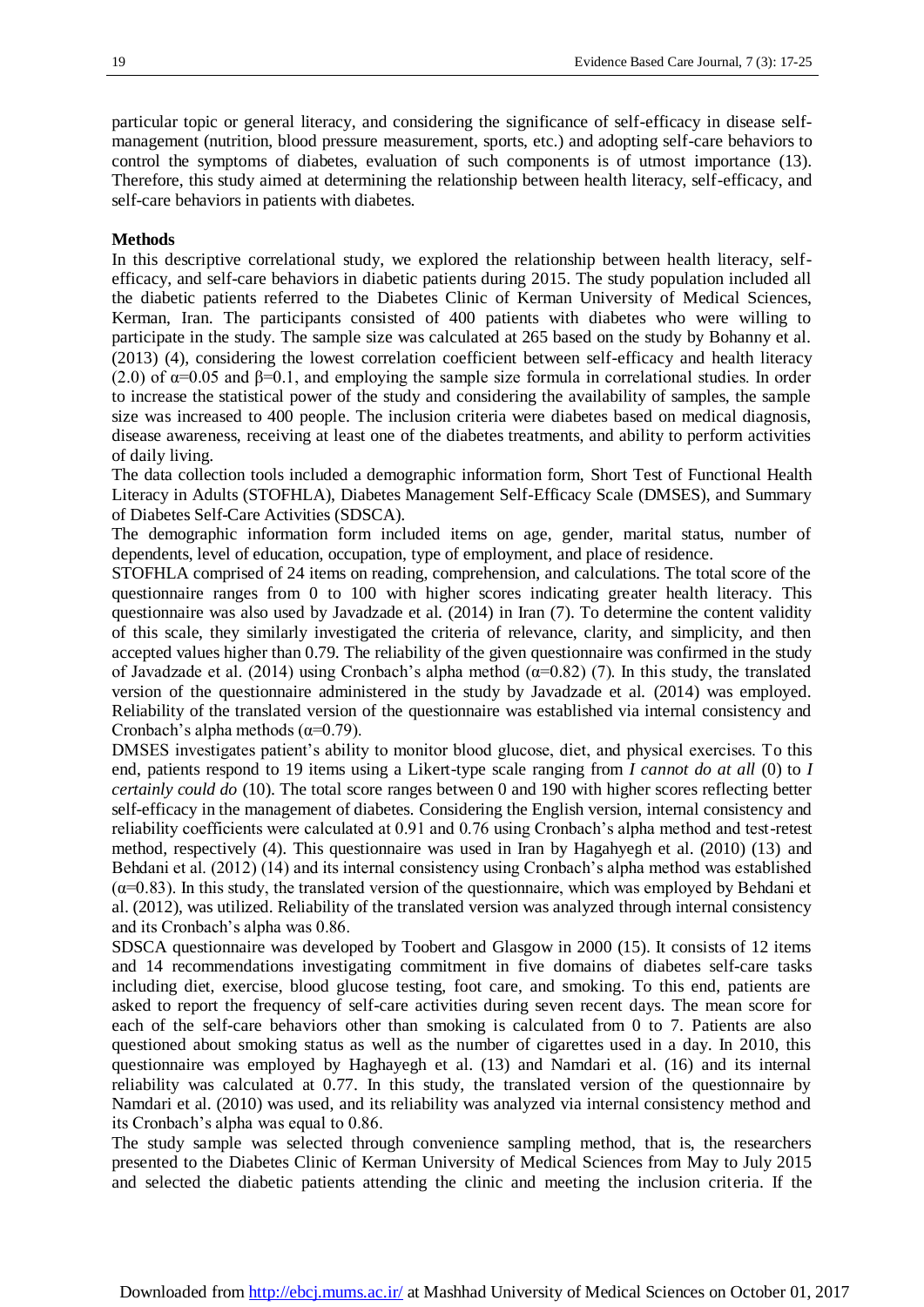patients were willing to participate in the study, they were asked to complete the questionnaires on health literacy, self-efficacy, and self-care behaviors. Given the large number of items, the patients were allowed to take rests after completing each questionnaire and then fill in the next ones. In those cases that did not have reading and writing literacy, the questionnaires were completed by interviews.

Furthermore, the ethical considerations included obtaining ethics code of IR.KMU.REC.1394.49, submitting a letter of introduction from the Vice-Chancellor's Office for Research at Kerman University of Medical Sciences to the officials of the clinic, describing the objectives of the study to the participants before completing the questionnaires, providing the required information about the completion of the questionnaires, and assuring the participants regarding confidentiality of the data.

To analyze the data, we used descriptive statistics (mean, variance, and standard deviation) and inferential statistics (Pearson's correlation coefficient, independent t-test, and analysis of variance [ANOVA]) in SPSS, version 19. The significance threshold was set at 0.05.

#### **Results**

The mean age of the participants was  $55.1 \pm 10.1$  years, and 299 individuals (74.4%) were male. The majority of the subjects (323; 80.7%) were married. Moreover, 281 individuals (72%) were literate (Table 1).

The mean scores of health literacy, self-efficacy, and self-care behaviors were 63.6±20.7 (score range: 17 and 100), 146.3±22.9 (range: 54 to 190), and 61.4±14.3 (range: 24 to 115), respectively (Table 2). The results of Pearson's correlation coefficient showed a significant positive correlation between health literacy and self-efficacy scores  $(P=0.03, r=0.1)$ . In other words, increased health literacy in diabetic patients could promote their self-efficacy. There was also a significant direct correlation between health literacy and self-care behavior scores (P=0.04, r=0.1), that is, higher health literacy among patients with diabetes could promote their self-care behaviors. Moreover, there was a significant positive correlation between self-efficacy and self-care behavior scores (P=0.001, r=0.1), indicating that increased self-efficacy in diabetic patients could enhance their self-care behaviors

| Table 1. Demographic characteristics of the participants |                         |  |  |
|----------------------------------------------------------|-------------------------|--|--|
| Variable                                                 | Mean±Standard deviation |  |  |
| Age                                                      | $55.1 \pm 10.1$         |  |  |
| Gender                                                   | Frequency (percentage)  |  |  |
| Male                                                     | 299(74.7)               |  |  |
| Female                                                   | 92(23.0)                |  |  |
| No response                                              | 9(2.2)                  |  |  |
| Marital status                                           | Frequency (percentage)  |  |  |
| Married                                                  | 323(80.7)               |  |  |
| Single                                                   | 23(5.7)                 |  |  |
| Divorced                                                 | 9(2.2)                  |  |  |
| Deceased spouse                                          | 35(8.7)                 |  |  |
| No response                                              | 10(2.5)                 |  |  |
| Level of education                                       | Frequency (percentage)  |  |  |
| <b>Illiterate</b>                                        | 112(28.0)               |  |  |
| Primary school                                           | 103(25.2)               |  |  |
| Middle and high school                                   | 57(14.2)                |  |  |
| High school diploma                                      | 68(17.0)                |  |  |
| Associate's degree                                       | 31(7.7)                 |  |  |
| Bachelor's degree and higher                             | 24(5.5)                 |  |  |
| No response                                              | 7(1.7)                  |  |  |
| Occupation                                               | Frequency (percentage)  |  |  |
| Employee                                                 | 28(7.0)                 |  |  |
| Worker                                                   | 15(3.7)                 |  |  |
| Self-employed                                            | 243(60.7)               |  |  |
| Housewife                                                | 80(20.0)                |  |  |
| Unemployed                                               | 20(5.0)                 |  |  |
| No response                                              | 14(3.5)                 |  |  |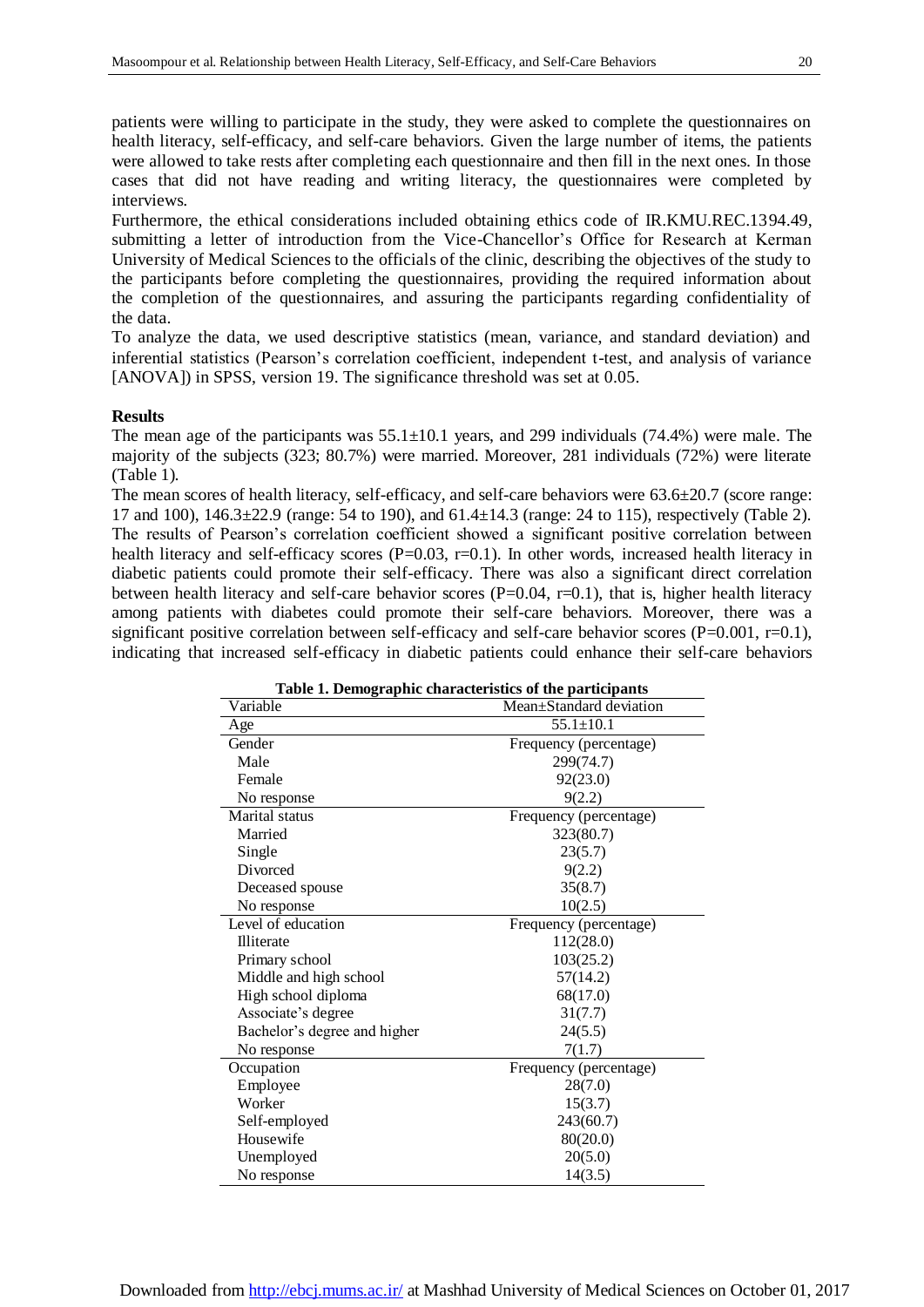**Table 2. Mean and standard deviation of health literacy, self-efficacy, and self-care behaviors among the participants**

| Variable            | Minimum | Maximum | Mean±Standard deviation |  |
|---------------------|---------|---------|-------------------------|--|
| Health literacy     |         | 100     | $63.3 + 20.7$           |  |
| Self-efficacy       | 54      | 190     | $146.3+22.9$            |  |
| Self-care behaviors |         | 115     | $61.9 + 14.3$           |  |
|                     |         |         |                         |  |

**Table 3. Relationship between health literacy, self-efficacy, and self-care behaviors among the participants**

| Variables                               | P-value   |
|-----------------------------------------|-----------|
| Health literacy and self-efficacy       | $P=0.03$  |
| Health literacy and self-care behaviors | $P=0.04$  |
| Self-efficacy and self-care behaviors   | P < 0.001 |

(Table 3).

The results of one-way ANOVA revealed a significant negative correlation between health literacy and age (P<0.001), while there was a significant positive correlation between health literacy and level of education  $(P<0.001)$ . Moreover, the relationship between occupation and health literacy was statistically significant (P<0.001). In detail, health literacy among employees and individuals with "other jobs" was higher than that in other occupations mentioned. Besides, self-efficacy had a significant direct relationship with age (P<0.001), that is, advancing age was associated with higher self-efficacy scores. Moreover, there was a significant link between self-care scores and age in a way that self-care scores were higher in older participants (P<0.001).

#### **Discussion**

Our results showed a significant positive correlation between health literacy and self-efficacy, that is, increased health literacy in diabetic patients could enhance their self-efficacy. These findings were consistent with the results of the studies by Dennision et al. (2011) (17), Jones (2011) (18), Osborn et al. (2010) (8), and Rafiezadeh et al. (2014) (19). Bandura considered self-efficacy as one of the richest inner sources empowering individuals to perform their personal activities and a factor predicting changes in related behaviors (20, 21).

We found a significant positive correlation between health literacy and self-care behavior scores, suggesting that higher health literacy in patients with diabetes could enhance their self-care behaviors. In this respect, Reisi et al. (2014) (10) and Lai et al. (2013) also reported similar results. For instance, Lai et al. (2013) concluded that communicative health literacy and critical health literacy were correlated with the practice of self-care behaviors; however, no relationship was found between functional health literacy and self-care behaviors in diabetic patients. These researchers also suggested that the skills related to communicative and critical health literacy were among the necessary and vital factors affecting improved self-care behaviors in diabetic patients because these skills could boost self-confidence and help them establish effective relationships with healthcare providers. Such capabilities could ultimately enable patients receive their required information from different channels of communication and assess and practice them (22).

One of the other findings of this study was the significant positive correlation between self-efficacy and self-care behavior scores; in other words, increased self-efficacy in patients with diabetes could promote their self-care behaviors. According to the Theory of Self-Efficacy by Bandura, humans are endowed with a self-control system and self-regulatory power to manage their thoughts, emotions, and behaviors. The sense of self-efficacy enables individuals use their skills and do wonders in terms of tackling barriers. Thus, perceived self-efficacy is an important factor contributing to successful practice and use of necessary and rudimentary skills. Perceived self-efficacy can also have an impact on efforts made in tackling a task. Thus, individuals who believe in their own self-efficacy double their efforts to overcome their barriers and problems (20, 21). These findings were in line with those of Morowatisharifabad et al. (2009) (23), Shakibazade et al. (2009) (24), Rezasefat et al. (2014) (25), and Stellefson et al. (2012) (26).

Morovatisharifabad et al. (2009) also found a significant positive relationship between self-efficacy and self-care behaviors in diabetic patients. In addition, Stellefson et al. (2012) showed the significant effect of a self-care program on self-efficacy of patients. Further, Shakibazade et al. (2009)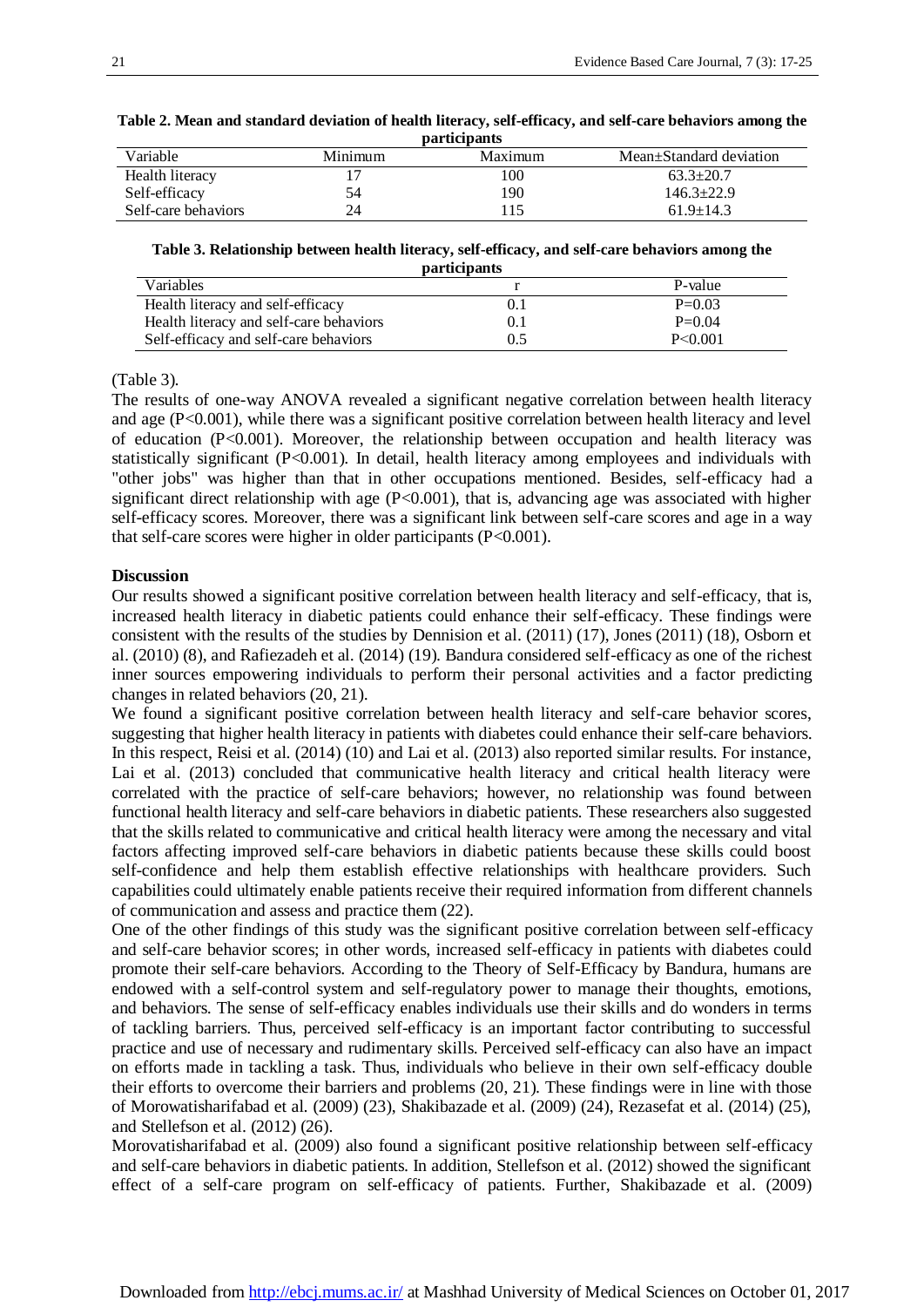investigated the association between self-efficacy and perceived barriers and self-care performance in patients suffering from diabetes and concluded that self-efficacy was significantly and positively correlated with self-care behaviors (23, 24, 26). It was suggested that teaching self-care principles to individuals to cope with the disease, adhere to the prescribed treatments, and learn problem-solving skills could help in dealing with new conditions. Thus, lack of awareness regarding self-care behaviors was one of the reasons of re-hospitalization in individuals with chronic diseases. Accordingly, occupancy rate of hospital beds could be reduced and patients could be provided with relative recovery if a part of responsibility was assigned to patients and their families through patient education (27, 28).

Moreover, people with higher self-efficacy and health literacy have stronger motivation to incorporate self-care behaviors and deal with barriers. In addition, self-efficacy is a dynamic concept that can be promoted through behavioral interventions, and successful interventions to promote health literacy and self-efficacy in diabetic patients are accompanied with improved self-care behaviors (25). According to Bandura, perceived self-efficacy in an individual is a pivotal factor in their performance because it acts as an independent part of the basic skills of an individual. As stated by Bandura, selfefficacy determines feelings, thoughts, motivations, and behaviors (21). Thus, it is taken into account as one of the important and effective preconditions for successful incorporation of self-care behaviors. Contrary to the results of this study, Chlebowy et al. (2006) (29) and Gellibrand (2006) (30) did not observe any significant relationship between self-care behaviors and self-efficacy. This discrepancy could be due to the use of different measurement instruments and study populations.

Our results also demonstrated that advanced age could enhance self-care behaviors. Moreover, Vazini and Barati (2013) noted a significant difference in the mean scores of self-care behaviors based on the level of education. It was revealed that patients with higher levels of education had better power of judgment and decision-making to practice self-care behaviors. In other words, high education and awareness concerning diabetes complications and perception of the severity of the problem could bring about change in attitudes towards self-care behaviors, which can lead to adopting the given behaviors (31).

Our results reflected that patients living with other diabetic individuals showed higher self-care behaviors, which was in agreement with the findings of Shaw (2010). It was noted that the presence of a diabetic patient suffering from complications of the disease could increase the probability of other members' infliction with those same complications. Thus, this issue could lead to higher perception of threats as a predictor of self-care behaviors (32). Based on the given findings, advancing age was negatively linked with health literacy, and higher levels of education were positively associated with health literacy. Moreover, higher health literacy was observed among employees. Kooshyar et al. (2013) also found a relationship between health literacy and age, indicating that increased age could lead to a reduction in the level of health literacy. It should be noted that advanced age is associated with lower level of literacy as a result of reduced cognitive performance, long time elapsed from years of formal education, and reduced sensory abilities. Overall, health literacy such as other domains of literacy (e.g., writing, calculation, and problemsolving) increases from the age group of 15-19 years to the age group of 35-39 years, and it often decreases after 40 years of age (2).

Ghanbari et al. (2011) also showed that 25% of individuals holding university degrees and approximately 40% of those with diploma and pre-university degrees had inadequate and borderline levels of health literacy. They stated that the scores obtained in reading skills were often associated with lower grades of the final academic year; thus, academic years were not considered by themselves as totally valid indices for reading comprehension skills because they could only refer to efforts made to continue education but not to acquire such skills. In the study conducted by Ghanbari et al. (2011), no significant relationship was found between health literacy and occupation, which was not consistent with the findings of the present study. Limited number of employed people in this study could be among the reasons for the lack of significant relationship (33). Bohanny et al. (2013) stated that self-efficacy was higher in employed participants compared to unemployed ones. Furthermore, these authors ascribed that health-related activities, assistance, and screening programs for diabetes should be widely developed for unemployed individuals (4).

This study had some limitations restricting the generalizability of its findings. In this study, selfreports and questionnaires were used to collect the data, which could affect patients, expressing real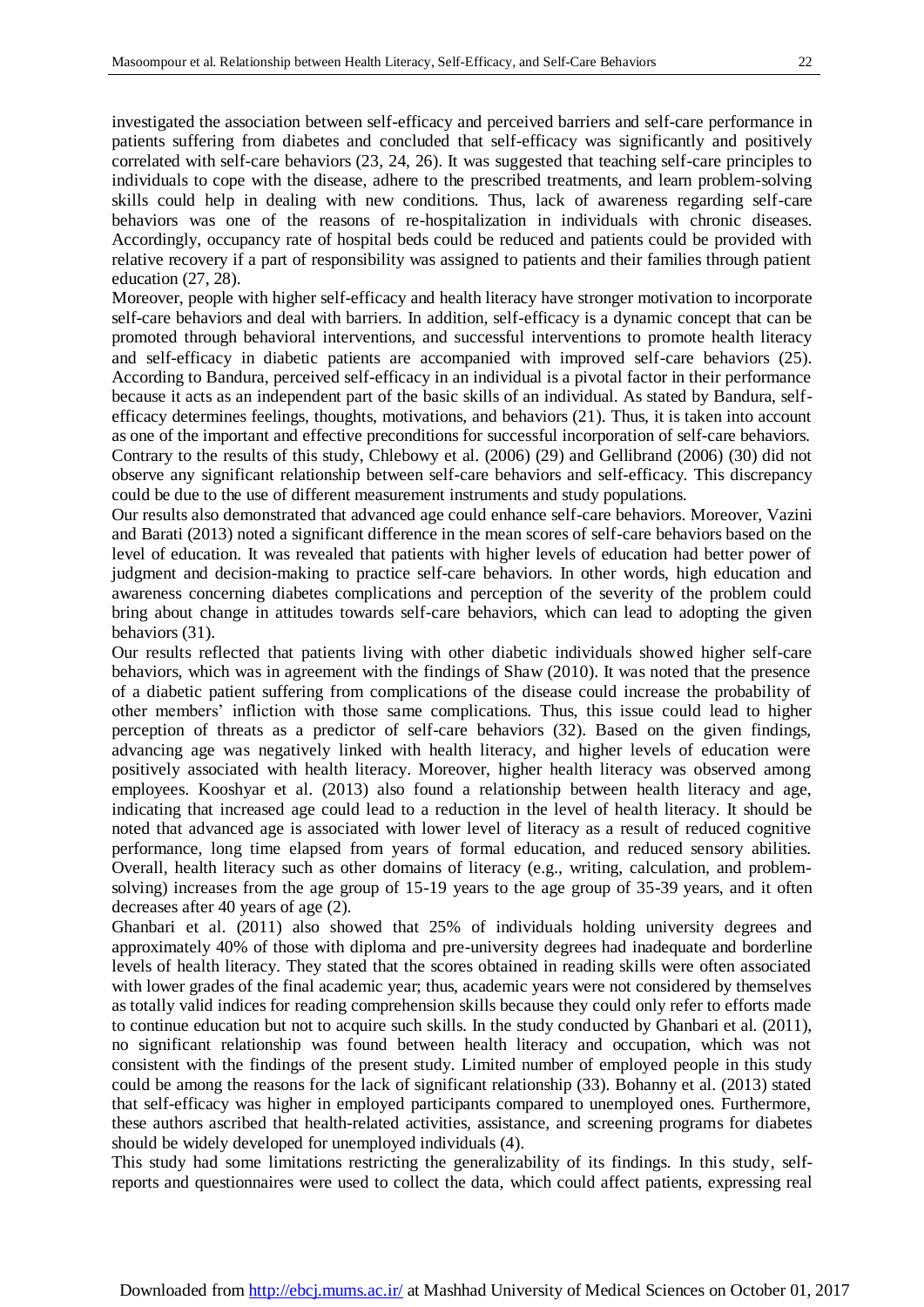opinions. Lack of cooperation of some patients in responding to the questionnaires due to shortage of time was one of the other limitations of this study; thus, some patients completed the questionnaires at other times as they wished.

#### **Implications for Practice**

The results of this study demonstrated that health literacy and self-efficacy could influence diabetes self-care behaviors. Accordingly, nurses are recommended to implement educational interventions to enhance self-efficacy, health literacy, and self-care behaviors in patients. The teaching methods used for such patients need to be simple, diverse, and specific to patients with regards to their age, gender, occupation, and education. Moreover, holding training sessions for family members and providing individual and family counseling services to promote health literacy and self-care strategies and establish a sense of self-efficacy seems to be of utmost importance. Interventions promoting selfefficacy and health literacy can prevent the short- and long-term complications of diabetes. Thus, it is recommended to investigate health literacy, self-efficacy, and self-care behaviors in patients with diabetes in future studies by instruments other than questionnaires, to deal with limitation of selfreport method.

#### **Acknowledgments**

The present study was the result of a research project approved by the Ethics Committee of the Vice-Chancellor for Research and Technology at Kerman University of Medical Sciences registered with the ethics code number of IR.KMU.REC.1394.49. The researchers express their gratitude to the participants and the Vice-Chancellor for Research and Technology at Kerman University of Medical Sciences for their cooperation with this study.

#### **Conflicts of Interest**

The authors declare that there are no conflicts of interest regarding the publication of this article.

#### **References**

- 1. Zheng XK, Zhang L, Wang WW, Wu YY, Zhang QB, Feng WS. Anti-diabetic activity and potential mechanism of total flavonoids of Selaginella tamariscina (Beauv.) Spring in rats induced by high fat diet and low dose STZ. J Ethnopharmacol. 2011;137(1):662-8.
- 2. Kooshyar H, Shoorvazi M, Dalir Z, Hosseini M. Health literacy and its relationship with medical adherence and health-related quality of life in diabetic community-residing elderly. J Mazandaran Univ Med Sci. 2014;23(1):133-43 (Persian).
- 3. American Diabetes Association. Diagnosis and classification of diabetes mellitus. Diabetes Care. 2014;37(Suppl 1):S81-90.
- 4. [Bohanny W,](https://www.ncbi.nlm.nih.gov/pubmed/?term=Bohanny%20W%5BAuthor%5D&cauthor=true&cauthor_uid=24170654) [Wu SF,](https://www.ncbi.nlm.nih.gov/pubmed/?term=Wu%20SF%5BAuthor%5D&cauthor=true&cauthor_uid=24170654) [Liu CY,](https://www.ncbi.nlm.nih.gov/pubmed/?term=Liu%20CY%5BAuthor%5D&cauthor=true&cauthor_uid=24170654) [Yeh SH,](https://www.ncbi.nlm.nih.gov/pubmed/?term=Yeh%20SH%5BAuthor%5D&cauthor=true&cauthor_uid=24170654) [Tsay SL,](https://www.ncbi.nlm.nih.gov/pubmed/?term=Tsay%20SL%5BAuthor%5D&cauthor=true&cauthor_uid=24170654) [Wang TJ.](https://www.ncbi.nlm.nih.gov/pubmed/?term=Wang%20TJ%5BAuthor%5D&cauthor=true&cauthor_uid=24170654) Health literacy, self-efficacy, and self-care behaviors in patients with type 2 diabetes mellitus. J Am Assoc Nurse Pract. 2013;25(9):495-502.
- 5. Funnell MM, Brown TL, Childs BP, Haas LB, Hosey GM, Jensen B, et al. National standards for diabetes self-management education. Diabetes Care. 2012;35(Suppl 1):S101-8.
- 6. Soltani F. The relationship between self-care and self-efficacy in patients undergoing coronary artery bypass graft surgery in Kerman. [Master Thesis]. Kerman, Iran: School of Nursing and Midwifery Secret, Kerman University of Medical Sciences; 2015 (Persian).
- 7. Javadzade SH, Sharifirad G, Radjati F, Mostafavi F, Reisi M, Hasanzade A. Relationship between health literacy, health status, and healthy behaviors among older adults in Isfahan, Iran. J Educ Health Promot. 2012;1:31 (Persian).
- 8. Osborn CY, Cavanaugh K, Wallston KA, Rothman RL. Self-efficacy links health literacy and numeracy to glycemic control. J Health Commun. 2010;15(Suppl 2):146-58.
- 9. Inoue M, Takahashi M, Kai I. Impact of communicative and critical health literacy on understanding of diabetes care and self-efficacy in diabetes management: a cross-sectional study of primary care in Japan. BMC Fam Pract. 2013;14:40.
- 10. Reisi M, Mostafavi F, Javadzade H, Mahaki B, Tavassoli E, Sharifirad G. Communicative and critical health literacy and self care behaviors in patients with type 2 diabetes. Iran J Diabetes Metab. 2015;14(3):199-208 (Persian).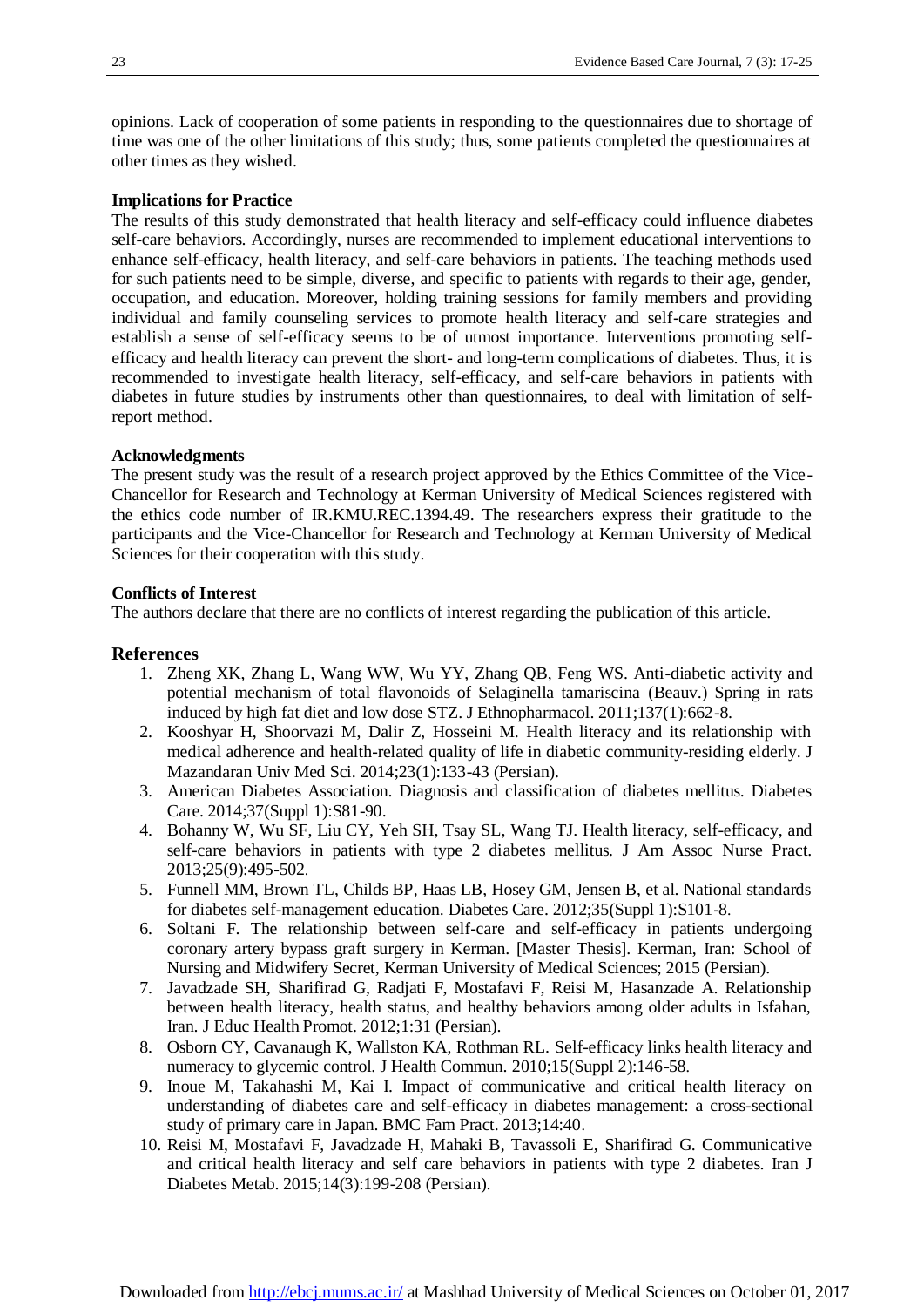- 11. Ghaedi M, Banihashemi F, Latifi M, Soleymaninejad M. The relationship between health literacy and self-care among patients with type 2 diabetes residing in the city of Bastak. Iran J Endocrinol Metab. 2016;18(2):90-6 (Persian).
- 12. von Wagner C, Knight K, Steptoe A, Wardle J. Functional health literacy and healthpromoting behaviour in a national sample of British adults. J Epidemiol Community Health. 2007;61(12):1086-90.
- 13. Haghayegh AS, Ghasemi N, Neshatdoost HT, Kajbaf M, Khanbani M. Psychometric properties of diabetes management self-efficacy scale (DMSES). Iran J Endocrinol Metab. 2010;12(2):111-5 (Persian).
- 14. Behdani S, Dastjerdi R, Sharifzadeh GR. Relationship between trust in God and self-efficacy with mental health in type II diabetics. J Birjand Univ Med Sci. 2012;19(3):302-11 (Persian).
- 15. Toobert DJ, Hampson SE, Glasgow RE. The summary of diabetes self-care activities measure: results from 7 studies and a revised scale. Diabetic Care. 2000;23(7):943-50.
- 16. Ghasemi N, Namdari K, Ghoreshian M, Amini M. The relationship between "expectationism" and "loyalty to self-care behaviors" in type II diabetes patients. Clin Phsychol Personal. 2010;1(43):1-10 (Persian).
- 17. Dennison CR, McEntee M, Samuel L, Johnson BJ, Rotman S, Kielty A, et al. Adequate health literacy is associated with higher heart failure knowledge and self care confidence in hospitalized patients. J Cardiovasc Nurs. 2011;26(5):359-67.
- 18. [McCleary-Jones V.](https://www.ncbi.nlm.nih.gov/pubmed/?term=McCleary-Jones%20V%5BAuthor%5D&cauthor=true&cauthor_uid=21675666) Health literacy and its association with diabetes knowledge, self-efficacy and disease self management among African Americans with diabetes mellitus. ABNF J. 2011;22(2):25-32.
- 19. Rafiezadeh GS, Tabarsy B, Hassanjani S, Razavi M, Amjady M, Hojjati H. Relationship between the health literacy with selfefficacy of the diabetic patient's type 2 referred to Gorgan city clinic in 2014. J Diabetes Nurs. 2015;3(2):30-42.
- 20. Sang G, Valcke M, Van Braak J, Tondeur J. Student teachers' thinking processes and ICT integration: Predictors of prospective teaching behaviors with educational technology. Comput Educ. 2010;54(1):103-12.
- 21. Raggi A, Leonardi M, Mantegazza R, Casale S, Fioravanti G. Social support and self-efficacy in patients with Myasthenia Gravis: a common pathway towards positive health outcomes. Neurol Sci. 2010;31(2):231-5.
- 22. Lai AY, Ishikawa H, Kiuchi T, Mooppil N, Griva K. Communicative and critical health literacy, and self-management behaviors in end-stage renal disease patients with diabetes on hemodialysis. Patient Educ Couns. 2013;91(2):221-7.
- 23. Morowatisharifabad M, Tonekaboni NR. Perceived self-efficacy in self-care behaviors among diabetic patients referring to Yazd diabetes research center. J Birjand Univ Med Sci. 2009;15(4):91-100 (Persian).
- 24. Shakibazade E, Rashidian A, Larijani B, Shojaeezade D, Frozanfar M, Karimi Shahanjarini A. Perceived barriers and self-efficacy: impact on self-care behaviors in adults with type 2 diabetes. Hayat. 2009;15(4):69-78 (Persian).
- 25. Rezasefat Balesbaneh A, Mirhaghjou N, Jafsri Asl M, Kohmanaee SH, Kazemnejad Leili E, Monfared A. Correlation between self-care and self-efficacy in adolescents with type 1 diabetes. J Holistic Nurs Midwifery. 2014;24(2):18-24 (Persian).
- 26. Stellefson M, Tennant B, Chaney JD. A critical review of effects of COPD self-management education on self-efficacy. Int Schol Res Network Public Health. 2012;2012:152047.
- 27. Omidi A, Kazemi N, Khatiban M, Karami M. Effect of self-care education on self-efficacy in patients with chronic obstructive pulmonary disease in the educational and medical centers of Hamadan university of medical sciences. Sci J Hamadan Nurs Midwifery Facul. 2015;23(2):74-84 (Persian).
- 28. Jokar Z, Mohammadi F, Khankeh HR, Fallah Tafti S, Koushesh F. Comparing home-based pulmonary rehabilitation nursing on fatigue and quality of life in patients with COPD. J Fasa Univ Med Sci. 2014;4(2):168-76 (Persian).
- 29. Chlebowy DO, Garvin BJ. Social support, self-efficacy and outcome expectations. Diabetes Educ. 2006;32(5):777-86.
- 30. Gellibrand R, Stevenson J. The extended health belief model applied to the experience of